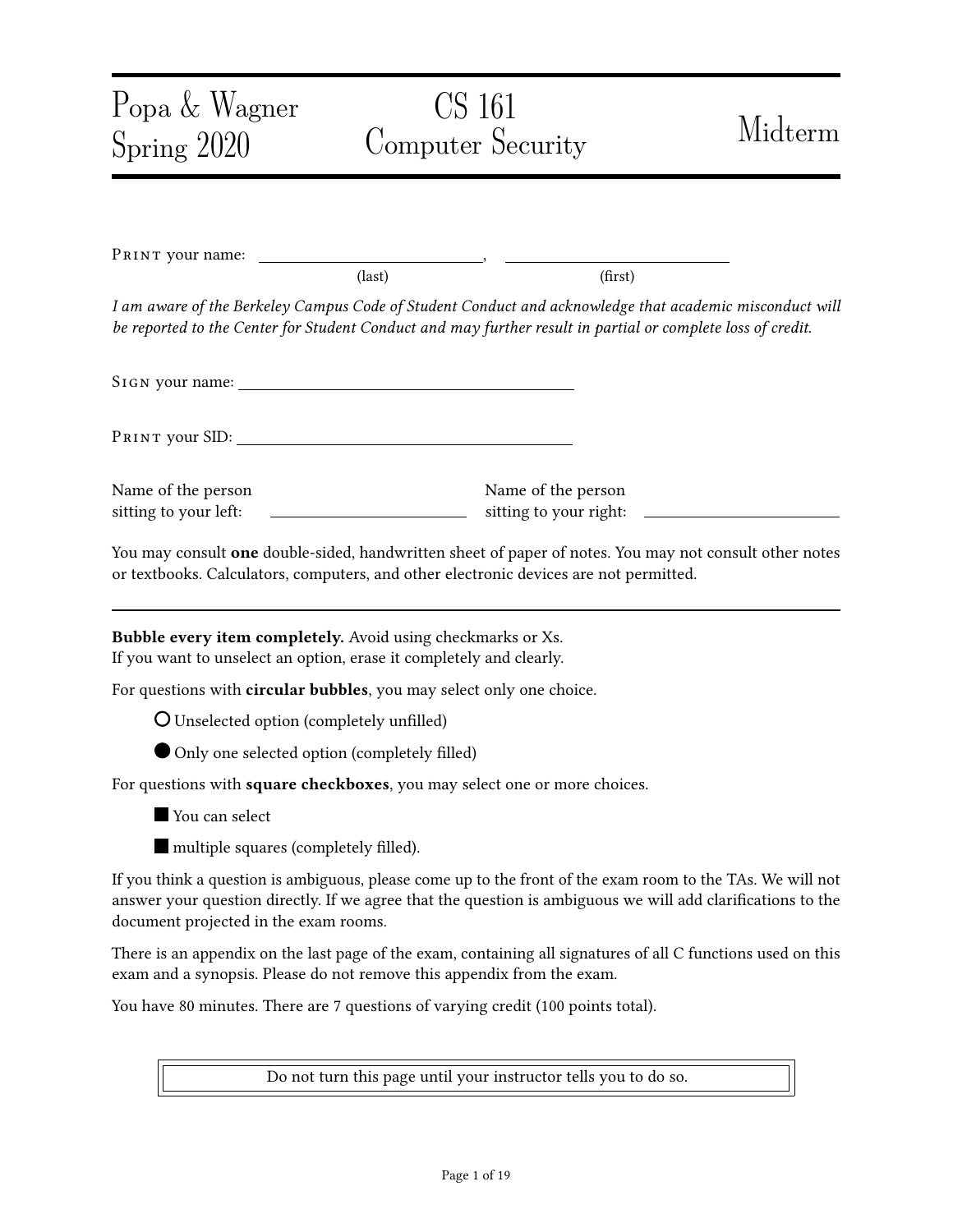Grade distribution (out of 100 points):

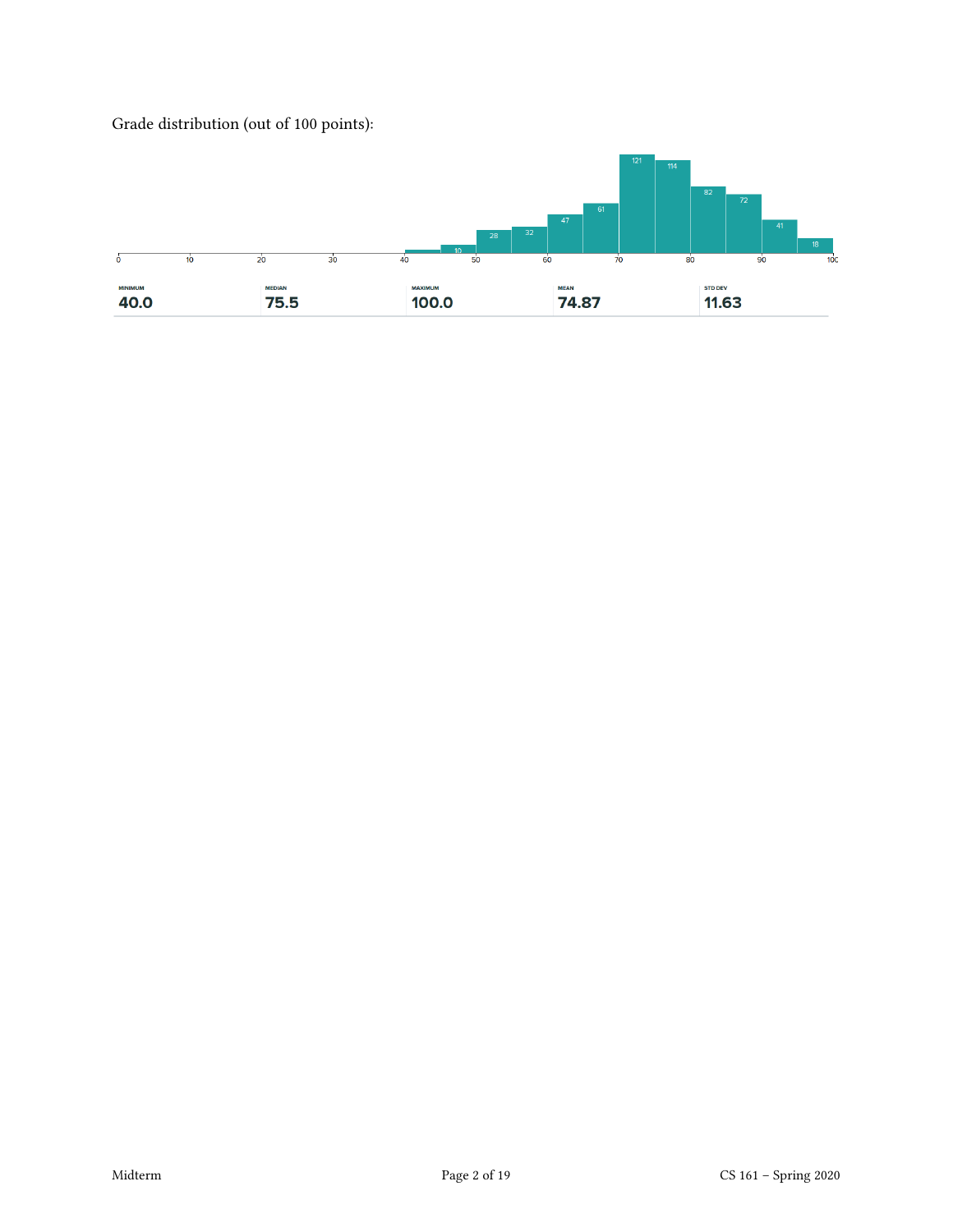#### Problem 1 Security Principles (10 points) (10 points)

Select the best answer to each question.

(a) A company requires that employees change their work machines' passwords every 30 days, but many employees find memorizing a new password every month difficult, so they either write it down or make small changes to existing passwords. Which security principle does the company's policy violate?





Consider human factors

Fail-safe defaults

Solution: [Here](https://www.ftc.gov/news-events/blogs/techftc/2016/03/time-rethink-mandatory-password-changes) is an article that discusses why password rotation should be phased out in practice, if you're interested in reading more.

(b) In the midst of a PG&E power outage, Carol downloads a simple mobile flashlight app. As soon as she clicks a button to turn on the flashlight, the app requests permissions to access her phone's geolocation, address book, and microphone. Which security principle does this violate?

O Security is economics

- **O** Separation of responsibility
- **Least privilege**
- Design in security from the start

Solution: A flashlight application does not actually need these permissions in order to execute its functionality. It is over-permissioning its access to sensitive resources, violating the principle of least privilege.

(c) A private high school has 100 students, who each pay \$10,000 in tuition each year. The principal hires a CS 161 alum as a consultant, who discovers that the "My Finances" section of the website, which controls students' tuition, is vulnerable to a brute force attack. The consultant estimates an attacker could rent enough compute power with \$20 million to break the system, but tells the principal not to worry because of which security principle?



Design in security from the start

Least privilege

Consider human factors

Solution: The website handles \$1 million per year; not large enough that an attacker would have an incentive to spend \$20 million to steal it.

(d) The consultant notices that a single admin password provides access to all of the school's funds and advises the principal that this is dangerous. What principle would the consultant argue the school is violating?

| $\overline{O}$ Don't rely on security through obscurity $\overline{O}$ Design security in from the start |  |
|----------------------------------------------------------------------------------------------------------|--|
|                                                                                                          |  |



Fail-safe defaults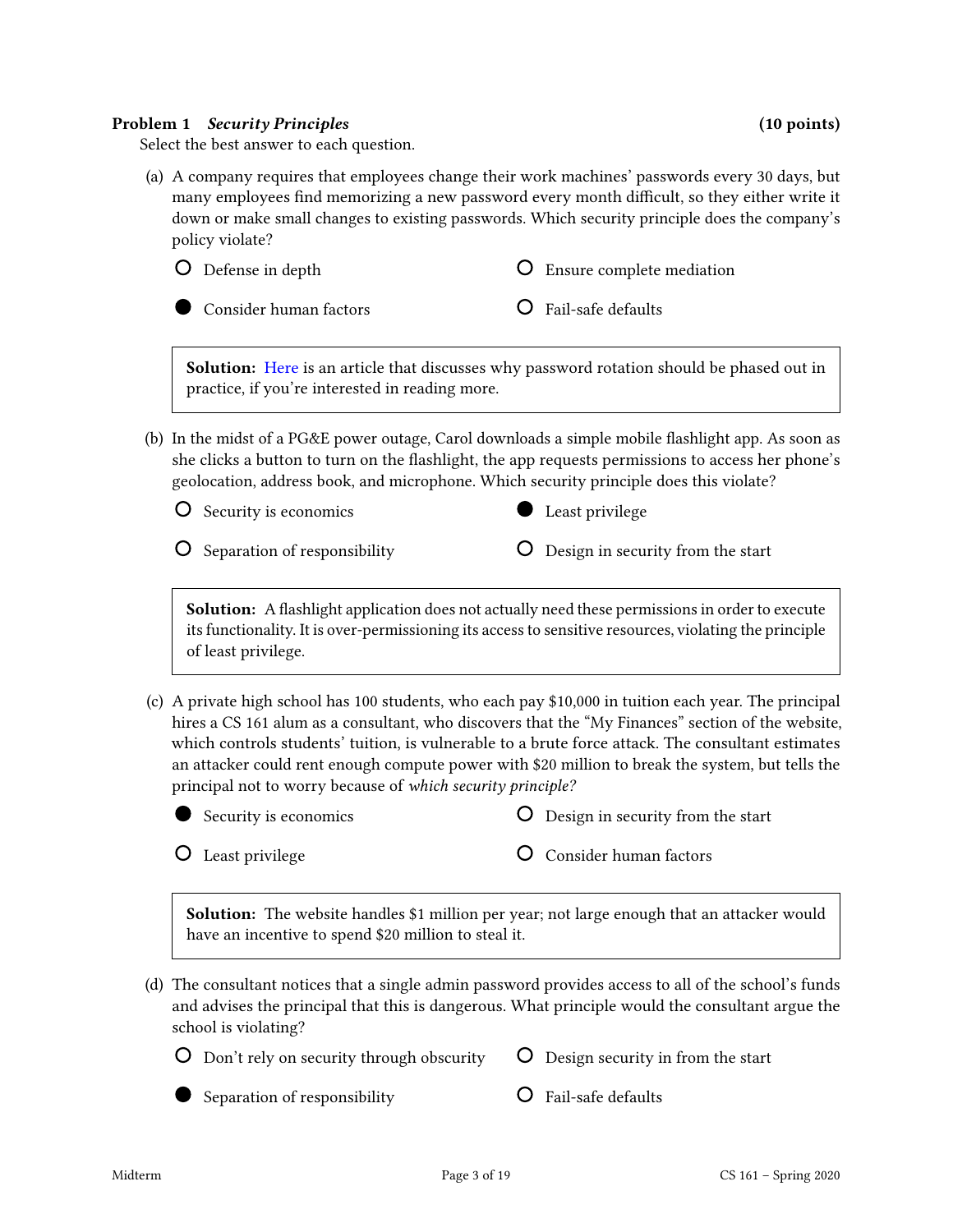(e) Course staff at Stanford's CS155 accidentally released their project with solutions in it! In order to conceal what happened, they quickly re-released the project and didn't mention what had happened in the hope that no one would notice. This is an example of not following which security principle?

| O Security is economics                                        | <b>O</b> Know your threat model |
|----------------------------------------------------------------|---------------------------------|
| • Don't rely on security through obscurity • O Least privilege |                                 |
| O Separation of responsibility                                 | O None of these                 |

Solution: Uhh, can you guess where we got the idea for this question? Hint: It wasn't Stanford...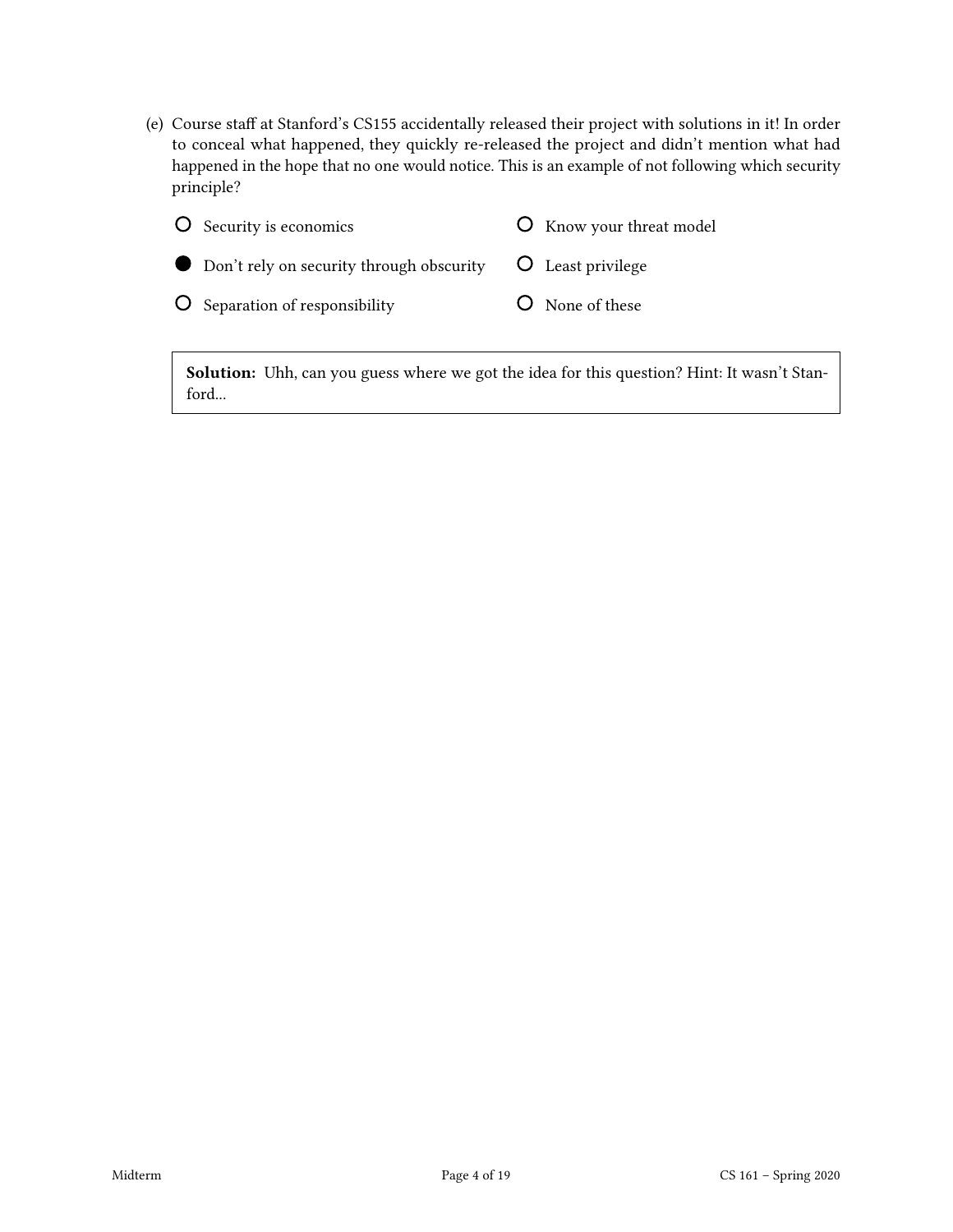#### Problem 2 Memory safety (14 points) (14 points)

(a) True or False: In the last question of Project 1, ASLR prevents the attacker from knowing the address of any instructions in memory.



Solution: In that question, the data and text segments were not randomized, so the attacker can find the address of program code and library code.

(b) True or False: An 8-byte stack canary is less secure than a 4-byte stack canary.

| × |     |
|---|-----|
| i |     |
|   | - - |
|   |     |

 $F_{\text{ALSE}}$ 

Solution: A 8-byte canary is no worse, and possibly better. It might be better because it is harder to guess, i.e., has more entropy.

(c) Format string vulnerabilities can allow the attacker to:



**Write memory** Execute Shellcode  $\Box$  None of these

Solution: When the attacker controls the format string, it is easy to read the stack with a variety of format specifiers. The %n identifier lets us write to certain parts of memory, and in some program lets us overwrite the RIP and execute shellcode.

- (d) Which of the following memory safety hardening measures work by ensuring that all writeable regions in memory are non-executable, and all executable regions in memory are non-writeable?
	- $\Box$  ASLR  $\Box$  Stack canaries  $\blacksquare$  DEP (also known as W $\mathsf{X}$  or NX)  $\Box$  None of these
- (e) Bear Systems hardens its code with both DEP (also known as WˆX or NX) and its own custom variant of ASLR. Normally, ASLR chooses a random offset for the stack and heap when the program starts running. Bear Systems modifies the compiler to choose a random offset when the program is compiled and hardcode this into the binary executable. Bear Systems ships the same executable to all of its customers. What is the effect of this modification to ASLR on security against memory safety exploits?
	- **O** This modification makes security better.
	- $\overline{O}$  This modification has no significant effect on security.
	- $\blacksquare$  This modification makes security worse.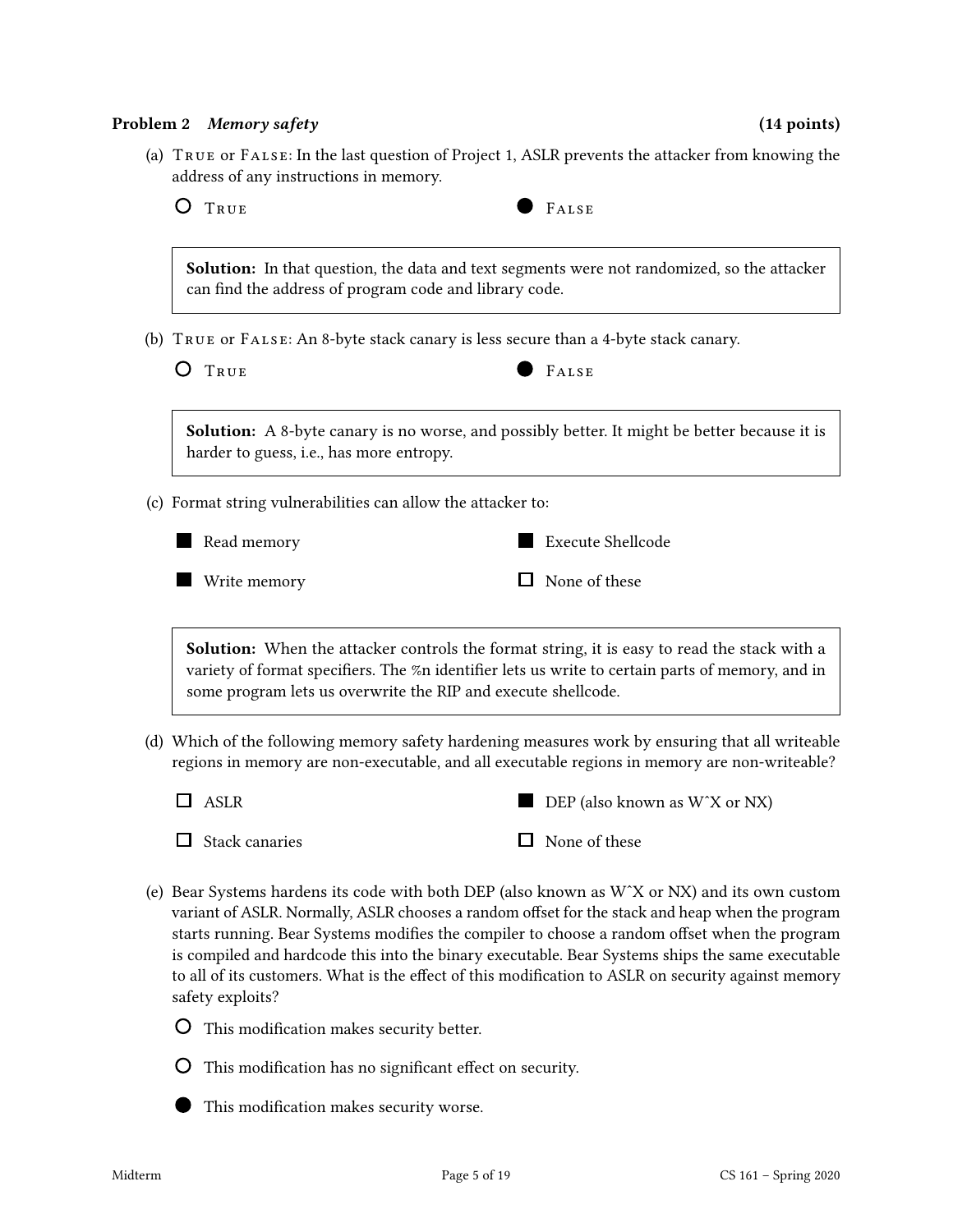Solution: This defeats the purpose of ASLR. Because the offset is hardcoded into the executable, it will be the same for all customers (i.e., the addresses will be the same for all customers). Thus, one customer can extract the offset from their copy of the executable, and then use it to infer the addresses used by other customers and attack other customers.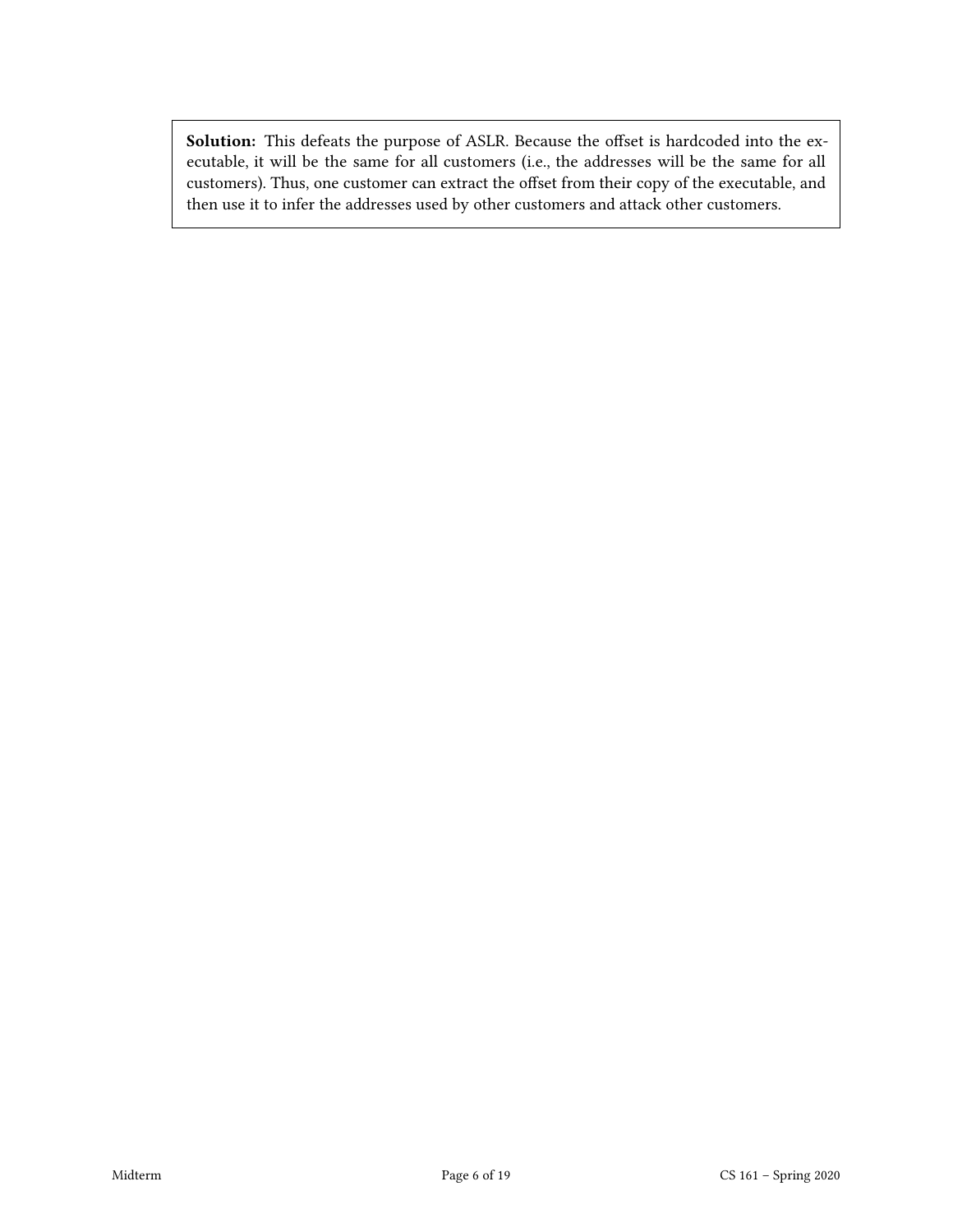#### Problem 3 Symmetric-key Cryptography (16 points) (16 points)

| ٦<br>,<br>- - |
|---------------|
|               |



Solution: Only the secret key must be known by both parties beforehand. The IV is sent by the sender, as part of the ciphertext.

(b) True or False: AES-CTR mode with a non-repeating but predictable IV is IND-CPA secure.

| TRUE |  |  |  |
|------|--|--|--|

Solution: Knowing the IV doesn't help the attacker since the block cipher is applied first, and the output of the block cipher appears random.

(c) True or False: AES-CBC mode with a non-repeating but predictable IV is IND-CPA secure.



 $O$  FALSE

Solution: See the Discussion Section 3 worksheet, Question 3(b).

(d) True or False: AES-ECB mode is IND-CPA secure if we prepend a random 16-byte value to the message before encryption and then encrypt the whole thing.

O TRUE PALSE



Solution: The same attacks apply: if the first two blocks of the message are equal, then this fact will be detectable from the ciphertext, and so on. More generally, the attacker can just throw away the first 16 bytes of the ciphertext, and the result is the ordinary AES-ECB mode encryption of the message, which is vulnerable to all of the attacks mentioned in class.

Consider the following modified version of CTR mode:

 $C_i = \text{AES}_K(P_i \oplus (IV||i))$ 

where  $\|$  denotes concatenation and ⊕ denotes bitwise xor. In other words, the xor occurs **before** applying the block cipher. As always, assume that the IV is sent with the ciphertext.

(e) TRUE OF FALSE: If the IV is different for each message but predictable, this mode is IND-CPA secure.

O TRUE PALSE

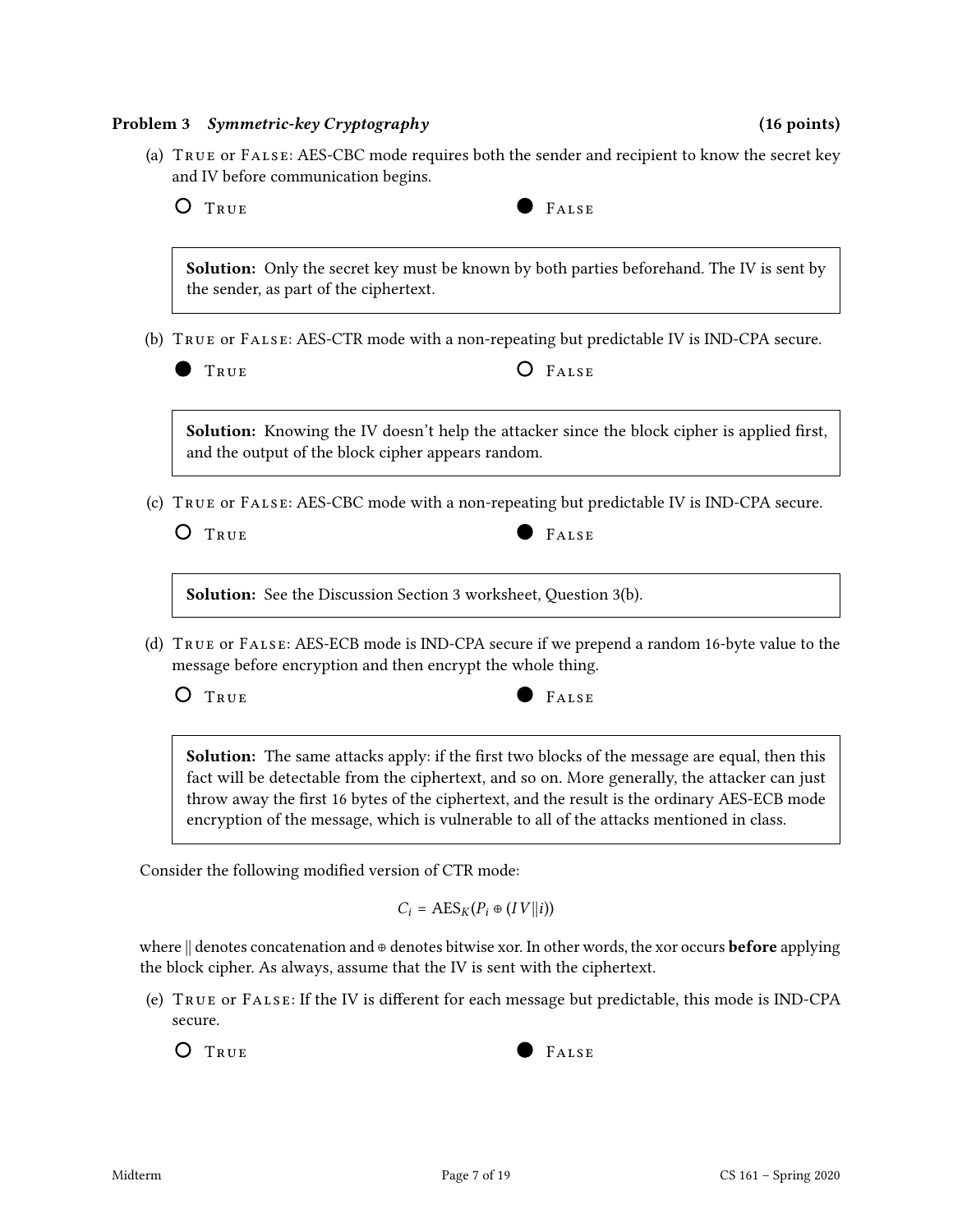Solution: The attacks from Discussion Section 3 worksheet, Question 3(b), work here too.

A cryptography consultant suggests the following alternative mode:

$$
C_i = \text{AES}_K(P_i) \oplus (IV||i)
$$

where || denotes concatenation and ⊕ denotes bitwise xor. In other words, the IV and counter are xored to the output of the block cipher. As always, assume that the IV is sent with the ciphertext.

(f) True or False: If the IV is chosen randomly for each message, the consultant's mode is IND-CPA secure.

O TRUE PALSE

**Solution:** An attacker can compute  $C_i' = C_i \oplus (IV||i)$ . Then  $C_1', C_2', \dots$  is an AES-ECB mode encryption of the plaintext, so we can apply all the attacks on ECB mode to this mode too.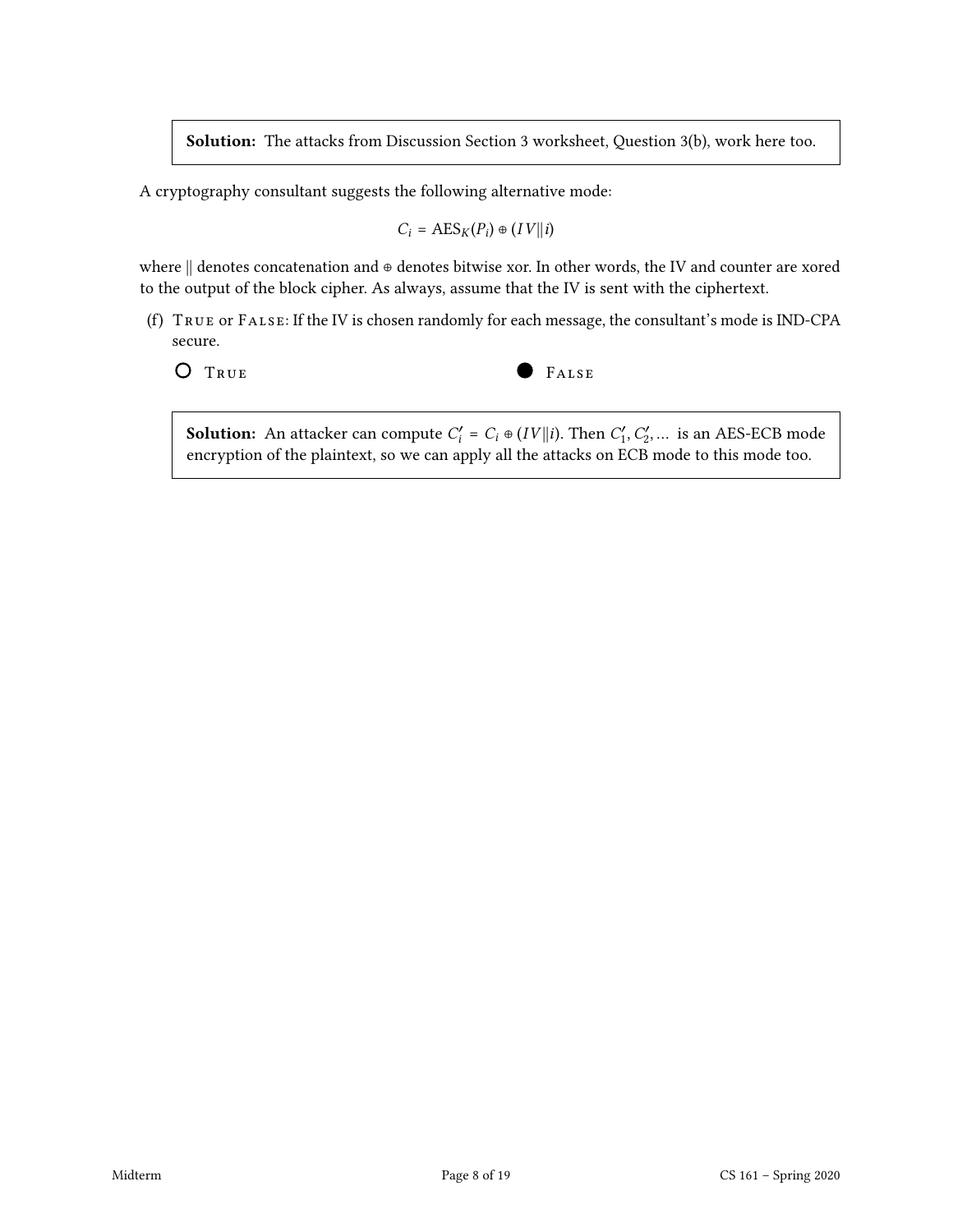Problem 4 Software Vulnerabilities (11 points) (11 points)

Consider the following C code:

```
1 \mid \text{/} \text{/} requires: s is a valid pointer, len \leq size(s)2 void f (char *s, size_t len) {
3 int i, j;
4 i = 0; j = 0;5 while (j < len) {
6 // invariant: ???
7 while (s[j] == ' <')8 \mid i++;9 s[i] = s[j];10 i + +; j + +;
11 }
12 }
```
- (a) Assume we will only ever call  $f$  with arguments where  $s$  is a valid, non-null pointer to a buffer of length at least len, and that the attacker controls the data stored in s. Is this code memory-safe, under those conditions?
	- Yes, it is memory-safe
	- $\overline{O}$  No, it could write past the end of the buffer
	- $\blacksquare$  No, it could read past the end of the buffer
	- $\overline{O}$  No, it could write before the beginning of the buffer
	- $\overline{O}$  No, it could read before the beginning of the buffer

Solution: This code can read past the end of the buffer if the data in the buffer ends with  $\lt$ , since there is no bounds check in the innermost while loop.

(b) If you selected "Yes", write a valid loop invariant for the place marked ???. If you selected "No", write an example value for s and len that would trigger a memory safety violation.

**Solution:**  $s = \gg\gg$ , len = 4. Many other answers are possible. The common element to all of them is that  $s[len-1] == '> '$  (and if len is less than the size of the buffer, then all subsequent characters in the buffer must also be  $\geq$ .

As it happens, there is no integer overflow bug here (e.g., with  $len == INT\_MAX+1$ ), because C will cast both j and len to unsigned integer types before comparing them in line 5—but I could understand how you might think that one is possible. For that reason, I would also accept "No, it could read before the beginning of the buffer" or "No, it could write before the beginning of the buffer" in part (a) if you listed an example in part (b) where  $len > INT\_MAX$ .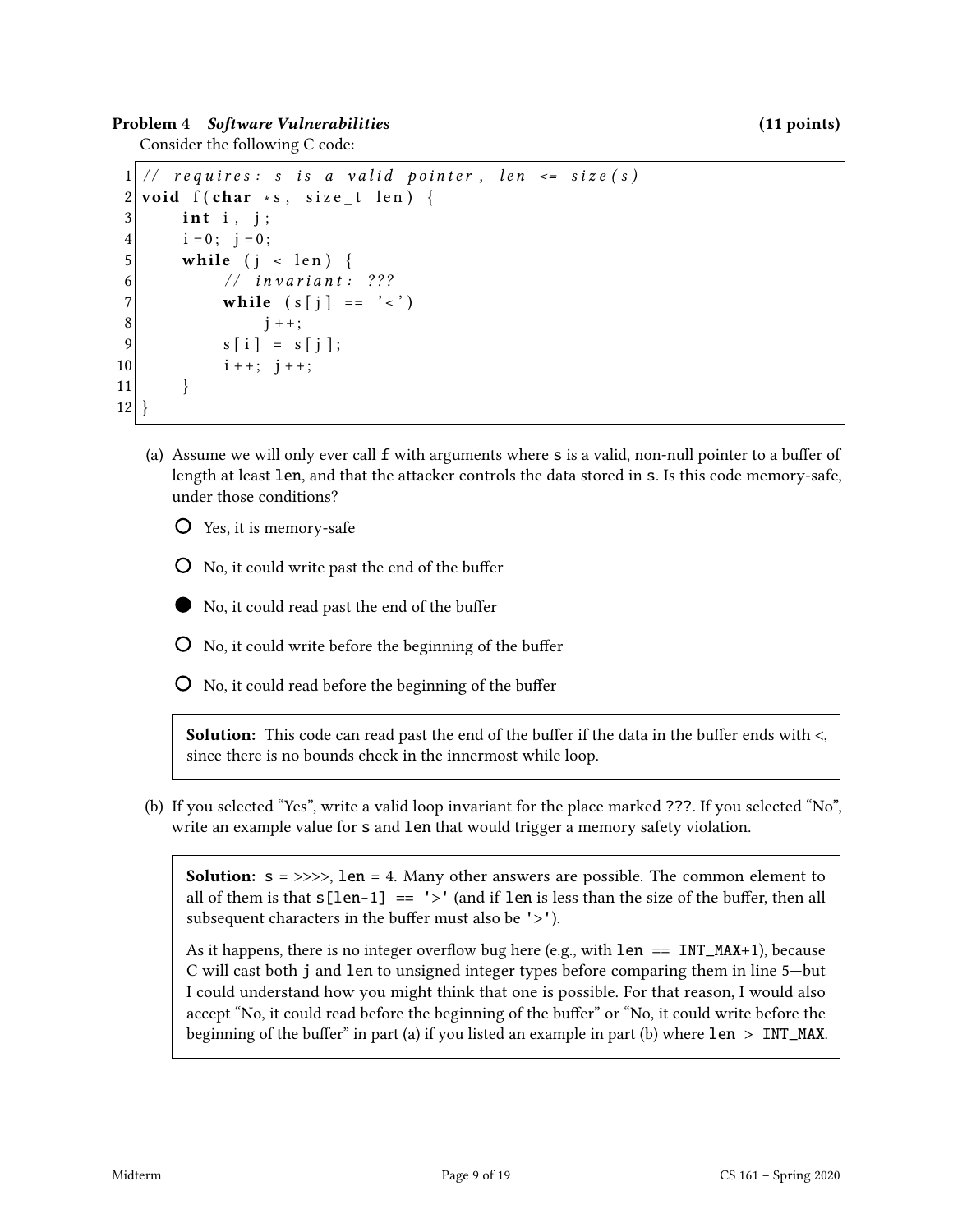#### Problem 5 Public Key Encryption (7 points) (7 points)

The El Gamal encryption scheme is reproduced below:

- Key Generation: public key =  $(g, h, p)$ , where  $h = g^k \pmod{p}$ , private key = k
- Encryption:  $c = (c_1, c_2) = (g^r \mod p, m \times h^r \mod p)$ , where r is randomly sampled from  $\{1, ..., p -$ 1}.
- Decryption:  $m = c_1^{-k} \times c_2 \pmod{p}$

Look at each scenario below and select the appropriate options.

(a)  $T_{RUE}$  or  $F_{AUSE}$ : With El Gamal, it is not a problem if the adversary can learn the value of  $g$ somehow.



TRUE **O** FALSE

**Solution:**  $g$  is part of the public key, so it is fine for it to be known to the public (including the adversary).

(b) TRUE OF FALSE: With El Gamal, it is not a problem if the value  $r$  used during encryption is accidentally revealed after the encryption is complete.

 $O$   $T_{RUE}$   $F$ 

| ALS<br>Đ.<br>× |  |
|----------------|--|
|                |  |

**Solution:** If the adversary learns r, they can compute  $c_2h^{-r}$  mod p, and that will reveal the message m.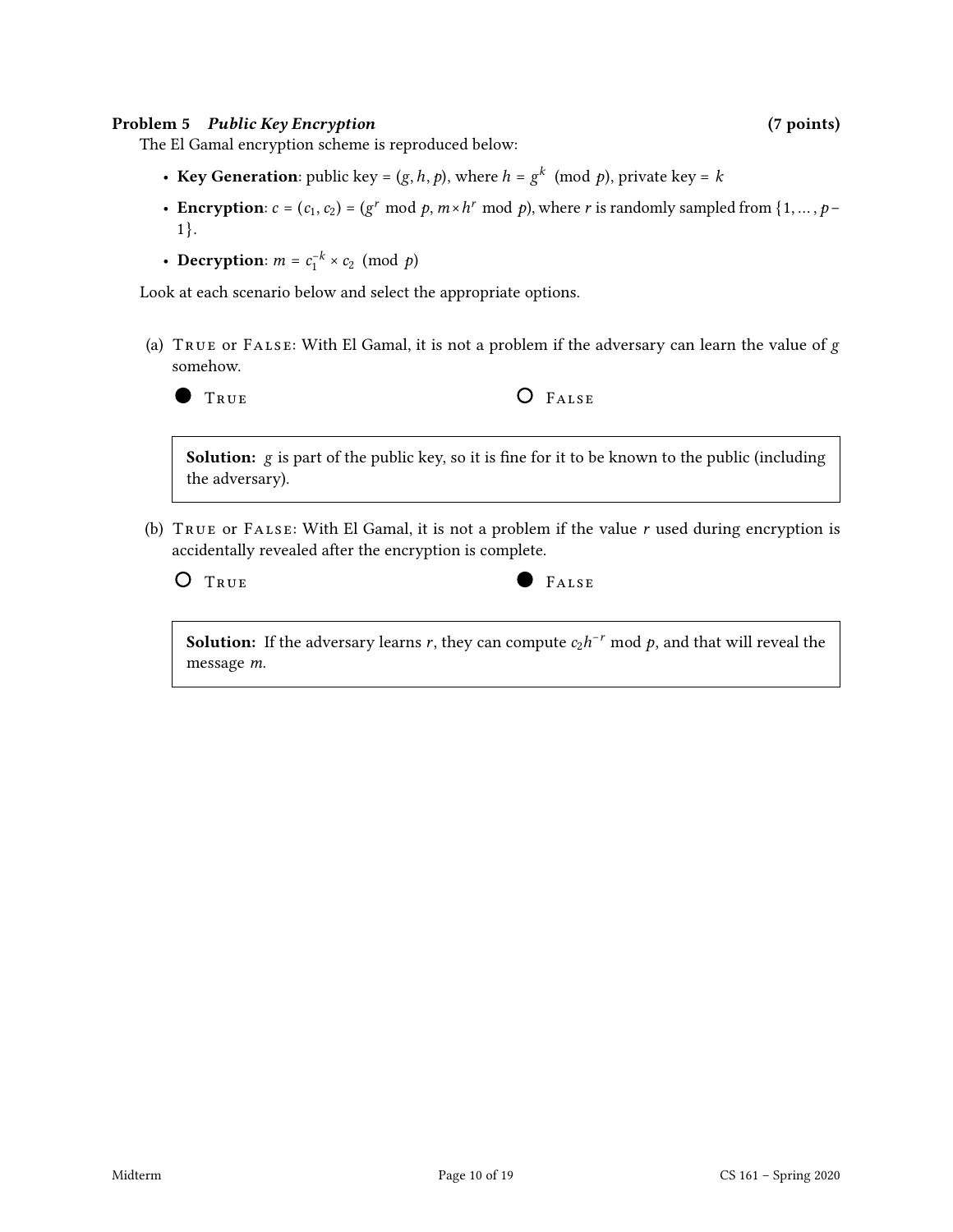#### Problem 6 Block Cipher Leakage (16 points) (16 points)

A hospital keeps a record, for each patient, of the patient's diseases. It is stored as a list of diseases along with a boolean indicating whether the patient has that disease or not:

acatamathesia: 0;ear infection: 0;heart disease: 1;...;xerophthalmia: 1;

Each record is encrypted. Assume that each "disease name: 0;" is exactly 16 bytes long (one block), disease names are all unique, and the list and order of diseases is public and the same for all patients.

A passive eavesdropper Eve intercepts two ciphertexts corresponding to the encryptions of Alice's and Bob's records. Assume that Eve has no prior knowledge of the disease status of any of the hospital's patients. The hospital uses the same key and same IV for encrypting each record.

- (a) If the hospital uses AES-CBC mode with the same IV for every record, which of the following are true?
	- $\Box$  Mallory can learn every disease for which Alice's boolean is equal to Bob's boolean
	- $\Box$  Mallory can learn every disease for which Alice's boolean is not equal to Bob's boolean
	- $\Box$  Mallory can always learn one disease for which Alice's boolean is equal to Bob's boolean, if any such disease exists
	- Mallory can always learn one disease for which Alice's boolean is not equal to Bob's boolean, if any such disease exists
	- $\Box$  Mallory can never learn two diseases for which Alice's boolean is equal to Bob's boolean
	- Mallory can never learn two diseases for which Alice's boolean is not equal to Bob's boolean
	- Mallory can learn whether Alice and Bob have the same boolean for all diseases
	- $\Box$  Mallory cannot learn anything about Alice and Bob's booleans

Solution: Because of the nature of CBC, the ciphertexts will be exactly the same until the first difference – at which point all the subsequent ciphertexts will be different. So Mallory learns a variable number of diseases where Alice and Bob's booleans are identical, and exactly one disease where their booleans are different (the first disease with a different boolean).

Some people told us that they interpreted "can" in the first two options as "can sometimes" (i.e., there exist situations where Mallory can). Since we put "can always" in several other options but not in the first two (our mistake), we thought this was a reasonable interpretation. So, we decided to also award credit if you selected both of the first two options, based on a "can sometimes" interpretation for both (but not if you selected just one of them). For the first two options, we are not awarding partial credit for getting just one of them correct.

Some people told us that they interpreted the next-to-last option as "for each disease, Mallory can learn whether Alice and Bob have the same boolean for that disease." We had been intending this as "Mallory can learn whether (for all diseases, Alice and Bob have the same boolean)", but in retrospect, this was ambiguous. We decided to accept both interpretations and grade accordingly.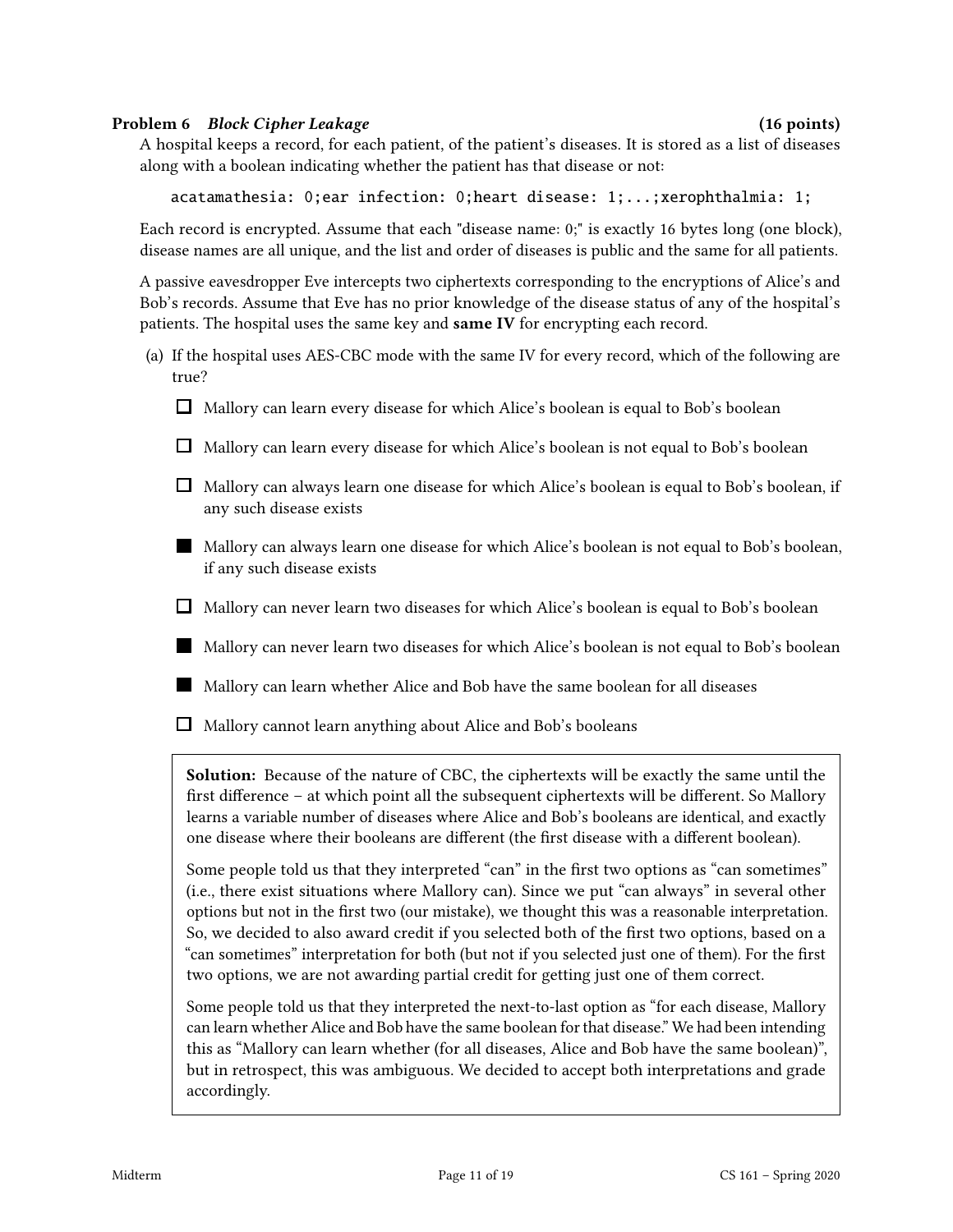| (b) If the hospital uses AES-CTR mode with the same IV for every record, which are true?                                                                               |
|------------------------------------------------------------------------------------------------------------------------------------------------------------------------|
| Mallory can learn every disease for which Alice's boolean is equal to Bob's boolean                                                                                    |
| Mallory can learn every disease for which Alice's boolean is not equal to Bob's boolean                                                                                |
| Mallory can always learn one disease for which Alice's boolean is equal to Bob's boolean, if<br>any such disease exists                                                |
| Mallory can always learn one disease for which Alice's boolean is not equal to Bob's boolean,<br>if any such disease exists                                            |
| Mallory can never learn two diseases for which Alice's boolean is equal to Bob's boolean                                                                               |
| Mallory can never learn two diseases for which Alice's boolean is not equal to Bob's boolean                                                                           |
| Mallory can learn whether Alice and Bob have the same boolean for all diseases                                                                                         |
| Mallory cannot learn anything about Alice and Bob's booleans                                                                                                           |
| <b>Solution:</b> Since CTR doesn't have the same cascading effect as CBC, Mallory can tell for each<br>disease whether Alice's boolean and Bob's boolean are the same. |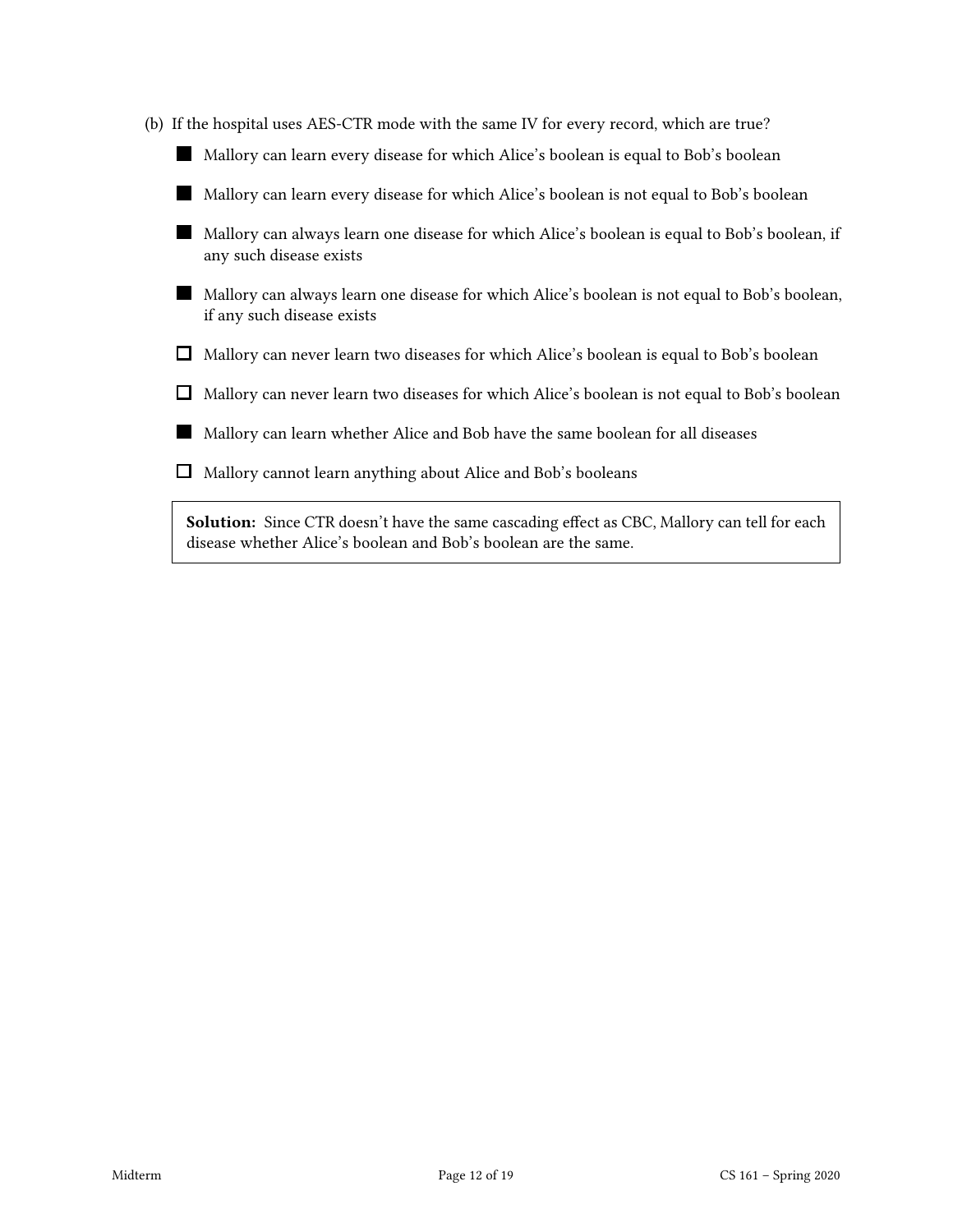### Problem 7 Memory safety exploits (26 points) (26 points)

The following code allows you to print characters of your choice from a string. It runs on a 32-bit x86 system with stack canaries enabled, but no other memory defense methods in use. Assume local variables are pushed onto the stack in the order that they are declared, and there is no extra padding, saved registers, or exception handlers. (These are the same assumptions as in homework 1.) Note that scanf("%d", &offset) reads a number from the input, converts it to an integer, and stores it in the offset variable.

```
1 void foo () {
2 char buf [300];
3 \mid gets (buf);
4 }
5
6 int main () {
7 char * ptr;
8 int offset = 0;
9 char important [12] = "sEcuRitY!!";
10 while ( offset >= 0) {
11 scanf ("%d", & offset);
12 ptr = important + offset;
13 printf ("\%c\n', *ptr);
14 }
15 foo ();
16 return 0;
17 }
```
(a) Draw the stack, when at the point in time when line 12 of the code is executing, by lling in the diagram below. Label the location of sfp, rip (saved return address), stack canary, and the ptr, offset, and important variables, for main's stack frame. Each empty box represents 4 bytes of stack memory. If a value spans multiple boxes, label all of them.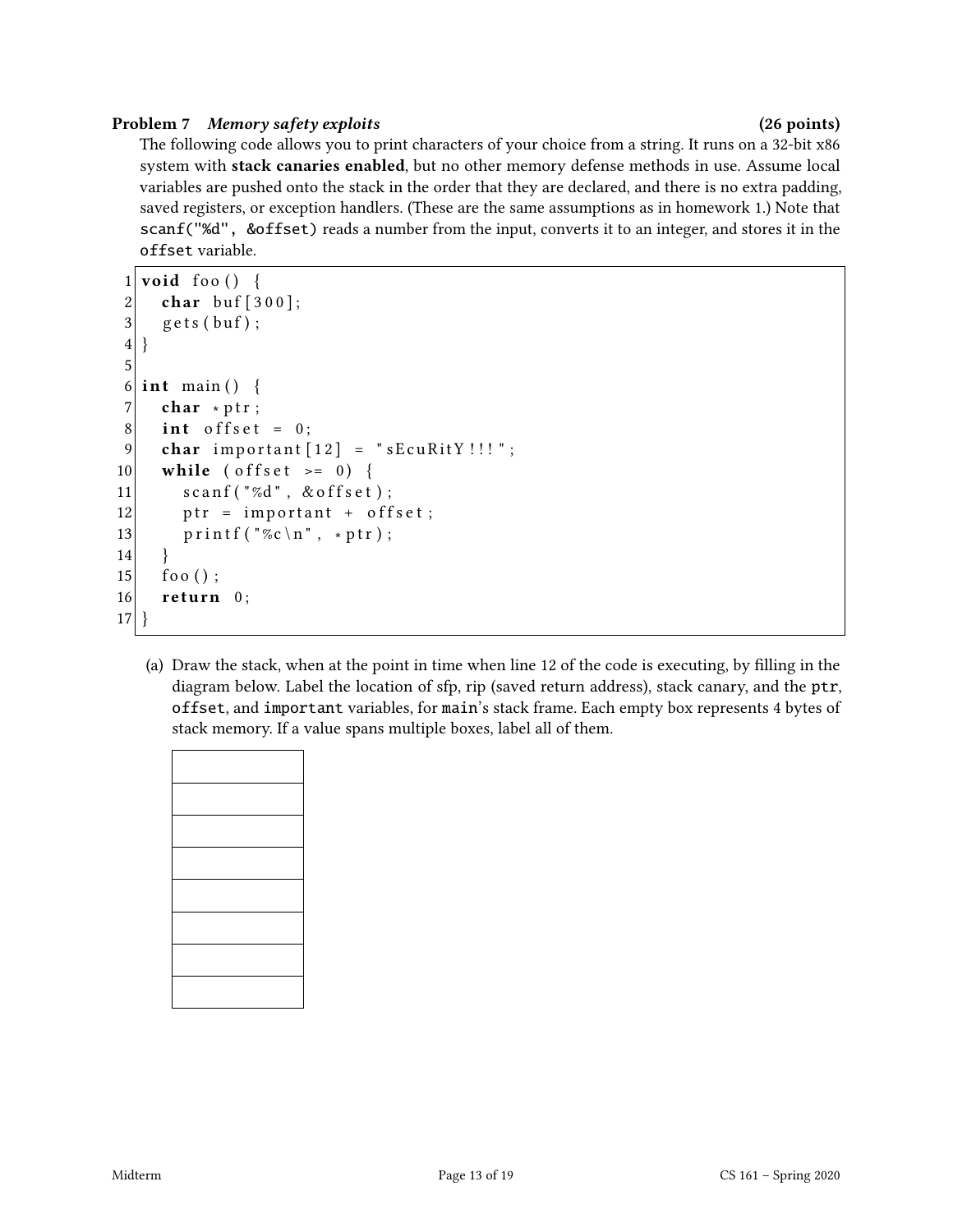|           | rip       |
|-----------|-----------|
|           | sfp       |
|           | canary    |
| Solution: | ptr       |
|           | offset    |
|           | important |
|           | important |
|           | important |

(b) Peyrin informs you that this code contains a vulnerability which leaks the value of main's stack canary. Which sequence of inputs would leak this information? Fill in the blanks below.

 $\ln \quad \ln \quad \ln$ 

**Solution:** Since bounds aren't checked, use  $ptr$  to read off the stack canary:  $20\ln 21\ln 22\ln$  $23\ln$ 

(c) Next, suppose you want to develop a reliable arbitrary-code-execution exploit that works by overwriting foo's entire return address, so that when foo returns, your shellcode will be executed. You first supply the string from part (b) to learn the value of the stack canary, followed by the string  $\cdot$ -1\n', followed by a carefully chosen third string of some length. Write the *minimum* possible length of the third string, to achieve this. Assume your shellcode is 100 bytes long and it cannot be shortened.

Solution: 312 bytes. The stack frame for foo looks like

| rip    |
|--------|
| sfp    |
| canary |
| buf    |
|        |
| buf    |

We're going to overflow buf, so we need 300 bytes for buf, plus 4 bytes for foo's canary, plus 4 bytes for foo's sfp, plus 4 bytes for overwriting foo's rip. We can store the shellcode within buf, so we don't need another 100 bytes for it. Notice that the canary is the same for every function, so after learning main's canary, we know that the same value will be used for foo as well.

We'll also accept 313, in case you thought that you need a newline at the end (gets doesn't actually require a newline—you could actually omit the newline and substitute it with end of file—but that's beyond the scope of what we're testing in this class).

(d) Your friend claims that it's not necessary to overwrite the entire return address to achieve arbitrary code execution: if you don't get unlucky with where certain addresses happen to fall, it's possible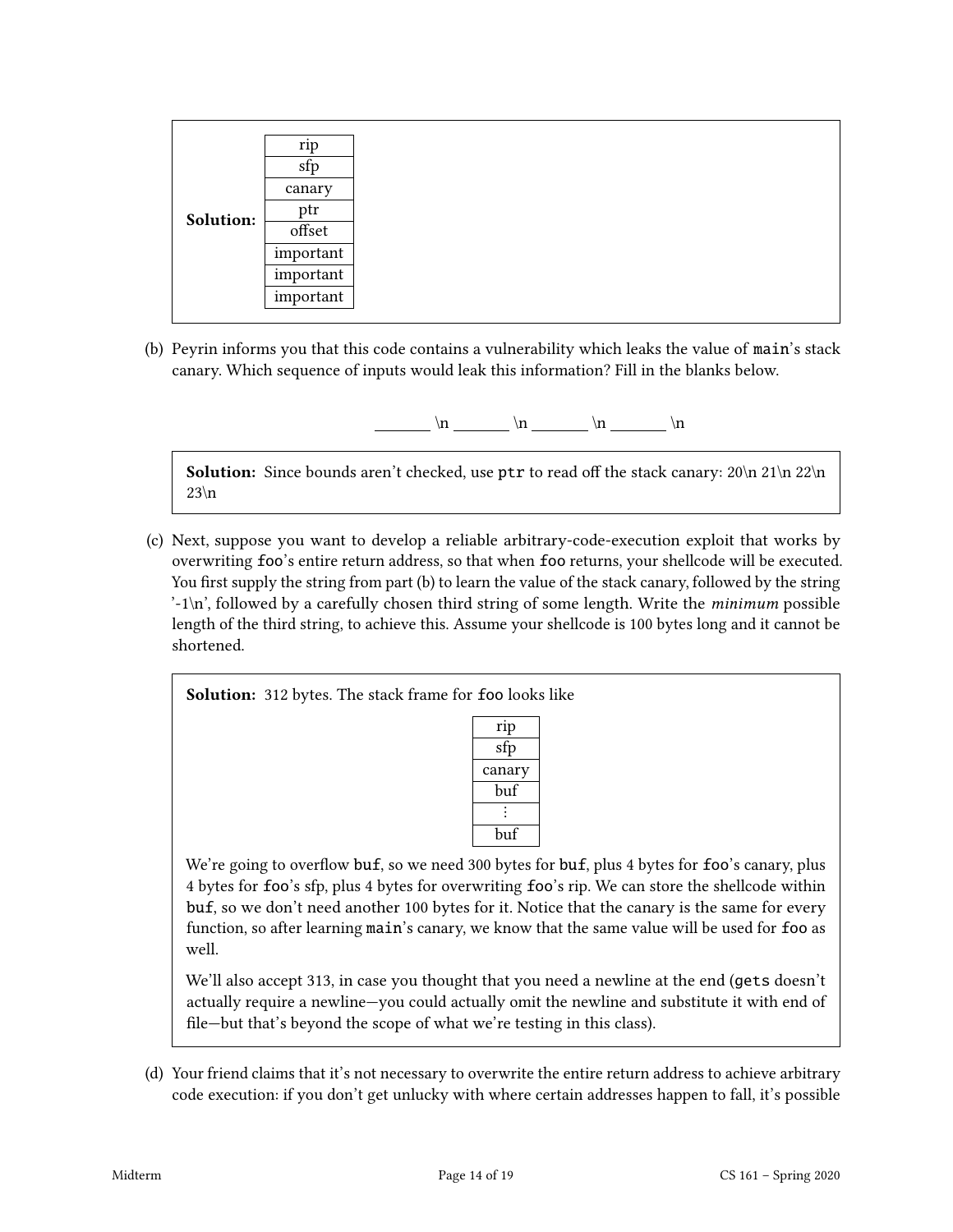to reduce the length of the third string in part (c) to 304 bytes or 305 bytes, using an exploit that overwrites the least significant byte of sfp. Is she right?

 $Y$ es  $O$  No

Solution: This is like Project 1, Question 4.

Suppose we use a 304-byte string, that doesn't contain any null bytes or newline characters. gets() will append a null byte, so it will write 304 bytes plus a null byte. This overwrites all of buf, overwrites foo's canary, and then overwrites the least signicant byte of foo's sfp with a null byte. Because the least significant byte of foo's sfp has been replaced with 0x00, its value is now somewhat smaller (it now points somewhere lower in the stack), and it is likely the sfp will now be pointing to somewhere in the middle of buf. After foo returns, its sfp will be restored into %ebp. Now when main's epilogue executes, it will store this value into %esp, then pop 4 bytes from there, and then return, i.e., pop a 4-byte value and transfer control there. We can anticipate where foo's sfp was pointing, i.e., where in buf these 8 bytes are located, and we can make sure that the second 4 bytes contain the address of our shellcode. This will work as long as the original value of foo's sfp doesn't end in 0x00–0x37, since then replacing it with 0x00 will decrease it by at least 0x38 bytes, which is enough that it points into somewhere in buf with at least 8 bytes available for storing our bogus sfp and rip. Phew. That was pretty complicated.

If you choose a string that ends in a newline, you'll need 305 bytes, as gets replaces the newline with a null byte.

(e) The developers propose to fix the program by replacing lines  $12-13$  with the following code. Fill in the blank inside the if-statement to make the fix correct.

```
12 if (13 ptr = important + offset;
14 printf ("\%c\n' , *ptr);15 }
```
Solution: 0 <= offset && offset < 12 or 0 <= offset && offset < sizeof(important)

Unfortunately the fix isn't available yet. Unsettled by your exploit, the sysadmins enable ASLR for the stack and the heap as a temporary defense for the rest of this question.

You discover that the code (text segment) is not randomized, and you learn the address of a ret instruction. For the purpose of this question, you can assume that ret is a one-word instruction which is equivalent to pop %eip. In other words, it loads the instruction at \$esp into the \$eip and increments \$esp by one word.

(f) Which exploit technique would be appropriate for an arbitrary code execution exploit against this code, given this new information?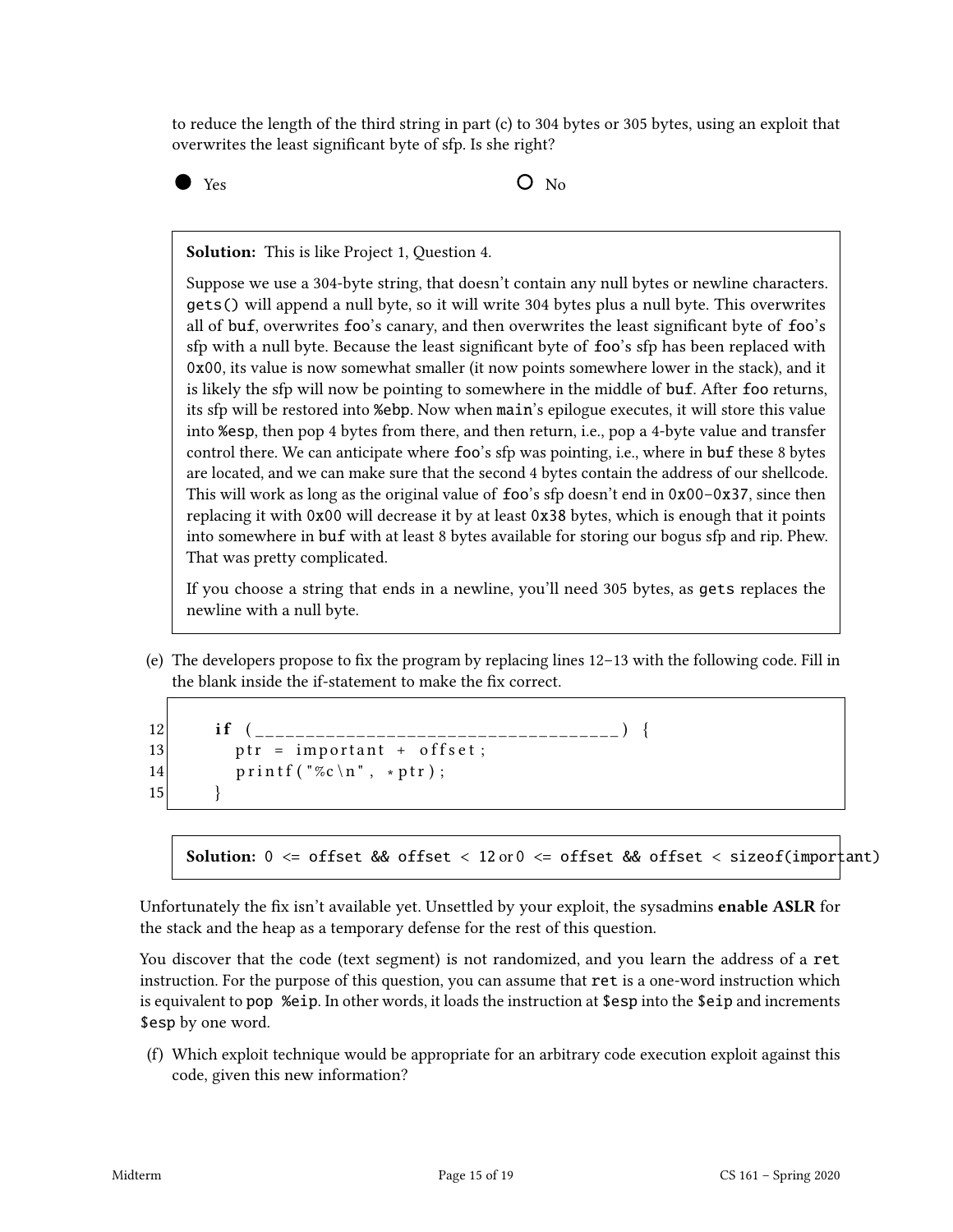

 $\overline{O}$  Overwrite the first byte of sfp

O TOCTTOU

Exploit a format string vulnerability

### Solution: You'll need to use ROP.

I don't know of any easy way to modify the exploit in part (d) to work in this setting (e.g., we don't know the address of our shellcode, so we can't put a bogus rip pointing to our shellcode in buf and hope the modified sfp will point there).

(g) Provide bounds on x, such that the input 'x\n' will cause  $ptr$  to point somewhere in the region where buf will appear.

 $\leq X \leq$ 

**Solution:**  $-312 \le x \le -13$ .

Since the offset is signed we can input a negative number to move down the stack to foo's frame. The stack will look like this (with the stack frame for main on top, and the stack frame for foo below it):

| rip             |
|-----------------|
| sfp             |
| canary          |
| ptr             |
| offset          |
| important       |
| important       |
| important       |
| rip             |
| sfp             |
| canary          |
| $_{\text{buf}}$ |
| $\ddot{\cdot}$  |
| buf             |

We count from the start of important to the first byte of buf:  $len(rip) + len(sfp) + len(canary)$ + len(buf) =  $4 + 4 + 4 + 300 = 312$  bytes. So we have  $-312 \le x \le -13$ .

(h) Your exploit constructs an input as follows: first supply the string from part (b) to learn the value of the stack canary, followed by the string 'x\n' (with x chosen somehow based on part (g)) to set ptr appropriately, followed by a carefully chosen third string that is composed from multiple pieces. Below, select all possibilities for how to choose the third string so that the shellcode will be executed with probability at least 1/2.

Assume SHELLCODE is a 100-byte string containing the shellcode you want to execute, CANARY is the 4-byte value of the canary (learned using the technique from part (a)), gadget is the 4-byte address of the ret instruction you found, and NOPSLED is a 200-byte string containing many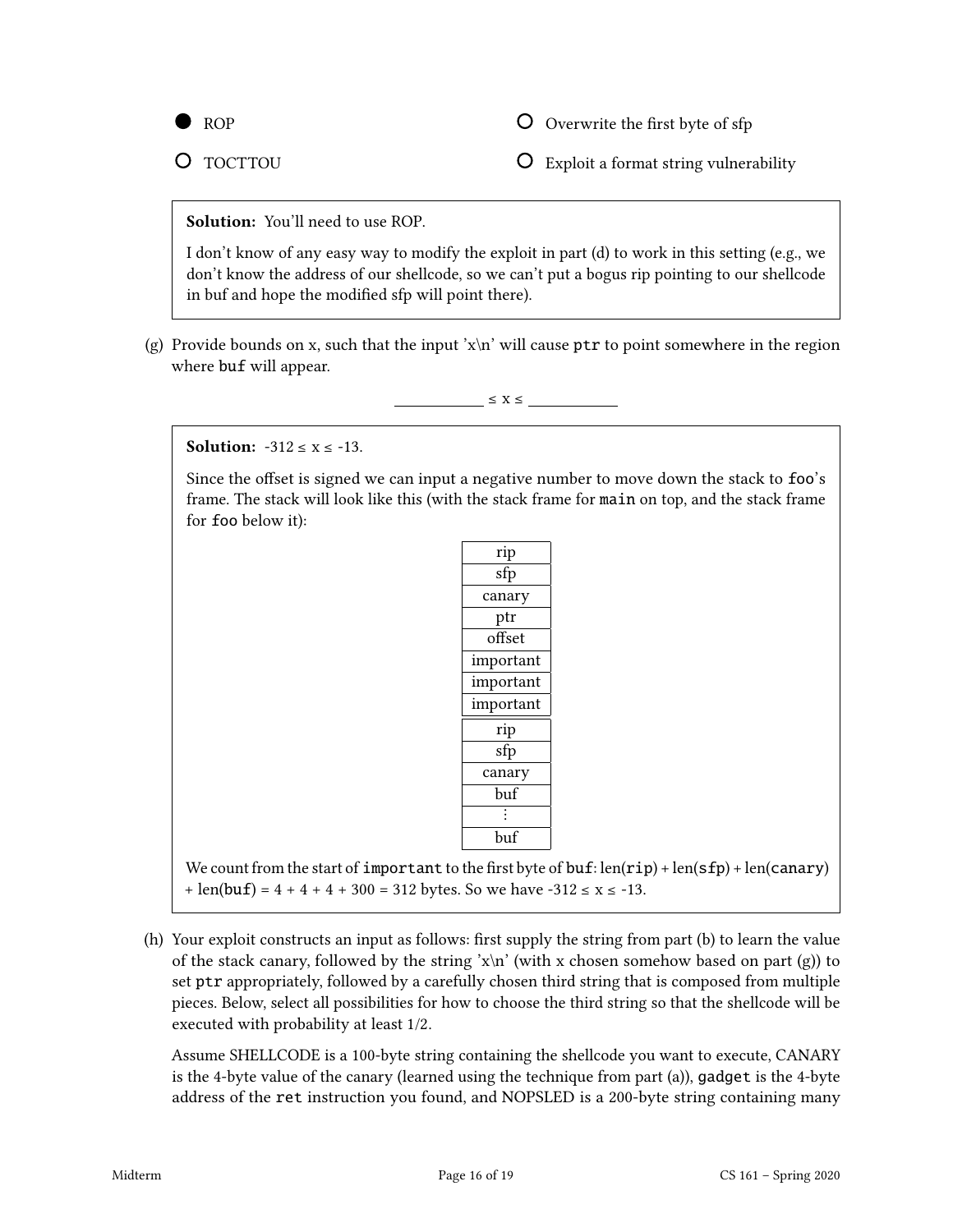NOP instructions. Beware that gets will replace the newline at the end of your third string with a null byte, so your exploit might need to deal with this.

1. First 300 bytes of the third string:

| SHELLCODE * 3                         | $SHELLCODE + 'a' * 196 + CANARY$                                                                                                                                                          |
|---------------------------------------|-------------------------------------------------------------------------------------------------------------------------------------------------------------------------------------------|
| NOPSLED + SHELLCODE                   | gadget * 75                                                                                                                                                                               |
|                                       | <b>Solution:</b> Since the null byte from gets will overwrite the last byte of ptr (as explained<br>below), we need a NOP sled to give us a higher probability of reaching the shellcode. |
| 2. Next 12 bytes of the third string: |                                                                                                                                                                                           |
| gadget * 3<br>$\circ$                 | gadget * 2 + CANARY                                                                                                                                                                       |
| $O$ CANARY $*$ 3                      | $CANARY + 'a' * 4 + CANARY$                                                                                                                                                               |

Solution: We need to overwrite the canary correctly, we don't really care about the ebp, and we want to overwrite the rip with the address of the ret instruction to begin execution of our ROP chain (see below for a detailed explanation of the exploit).

 $O$  CANARY  $*$  2 +  $a$ <sup> $*$ </sup> 4

3. Next bytes of the third string: (fill in the blank with a Python expression; your expression may reference SHELLCODE, NOP, CANARY, gadget, and 'a's, though you won't need them all)

#### Solution: gadget \* 4

CANARY + gadget\*2

TL;DR: recursively chaining gadget will keep popping us up the stack until we reach ptr and jump to our shellcode!

When putting together all the pieces, this exploit string overwrites all of buf with a NOP sled and the shellcode, overwrites foo's canary with the correct value, overwrites foo's rip with gadget, and overwrites the next four 4-byte words in the stack (all of important and offset) with gadget as well, and finally overwrites the least significant byte of ptr with a null byte. When foo returns, it will add 4 to %esp and transfer control to the address gadget. At gadget there is a return instruction, so the CPU will execute another return instruction, which will add 4 to %esp and transfer control to the next address on the stack—which also happens to be gadget.

This continues for a while, until eventually we get to ptr and transfer control to the address stored in ptr (which, remember, had its least significant byte overwritten). Since gets appends a null byte, the least signicant byte of ptr has been overwritten with a null byte, causing ptr to point to an address lower on the stack than its value before the overflow. In particular, there is a good chance that it will be pointing into the middle of buf, so when the last return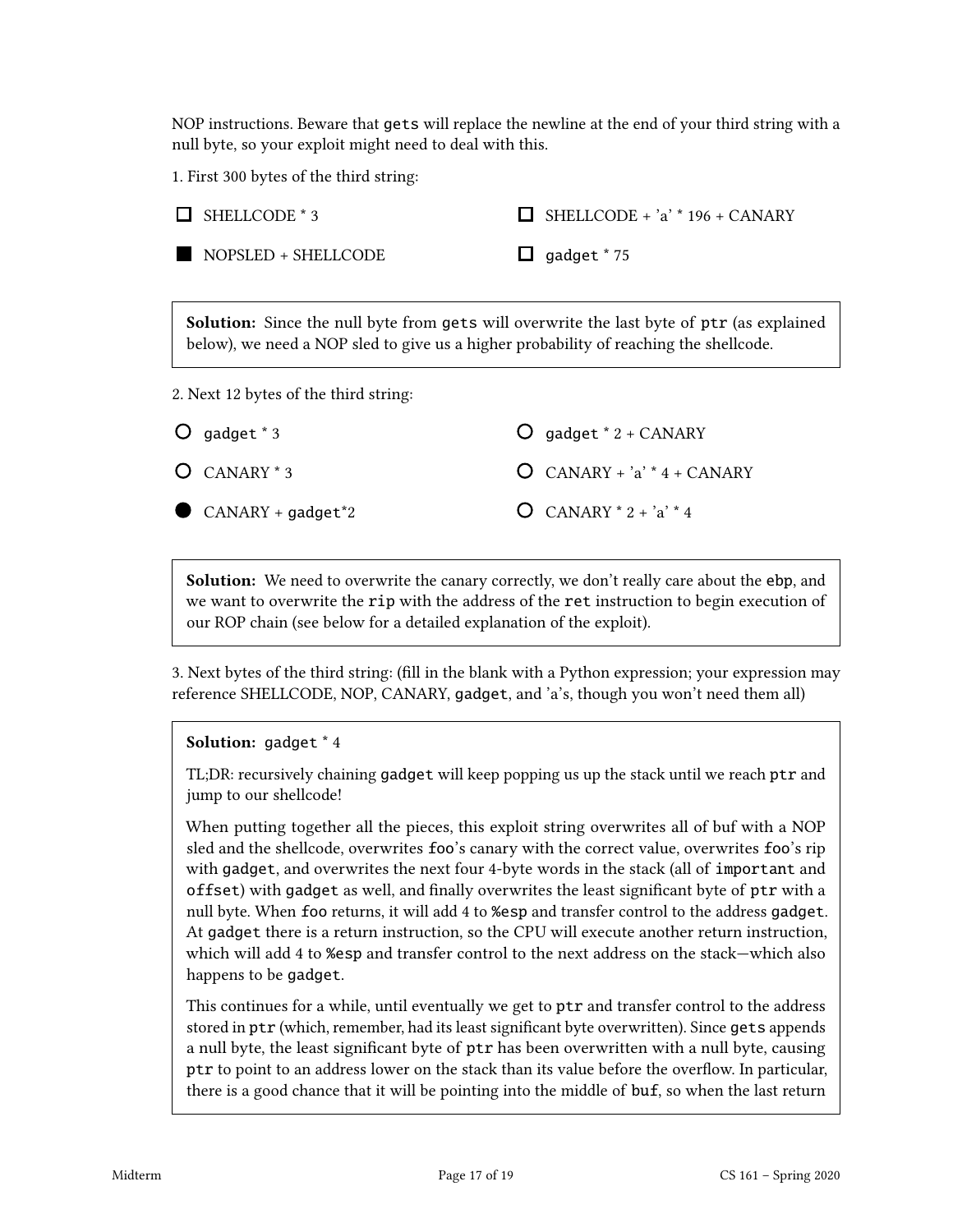instruction transfer control there, we'll be transferring control into somewhere in the middle of buf. The exact place in buf is random (it depends on the least significant byte of the original value of ptr, which is randomized by ASLR). However, since buf is big enough (300 > 0xff), we have a high probability of landing somewhere in the NOP-sled and sliding to our shellcode.

This also explains why we need a NOP sled in part 1, since without the NOP sled we'd land somewhere random in the middle of buf and it's unlikely we'd hit exactly the start of the shellcode.

Note that since ret exists in pretty much any given program, this ROP attack may be very possible if you have an overflow and a mutable pointer.

4. Final byte of the third string:

\n